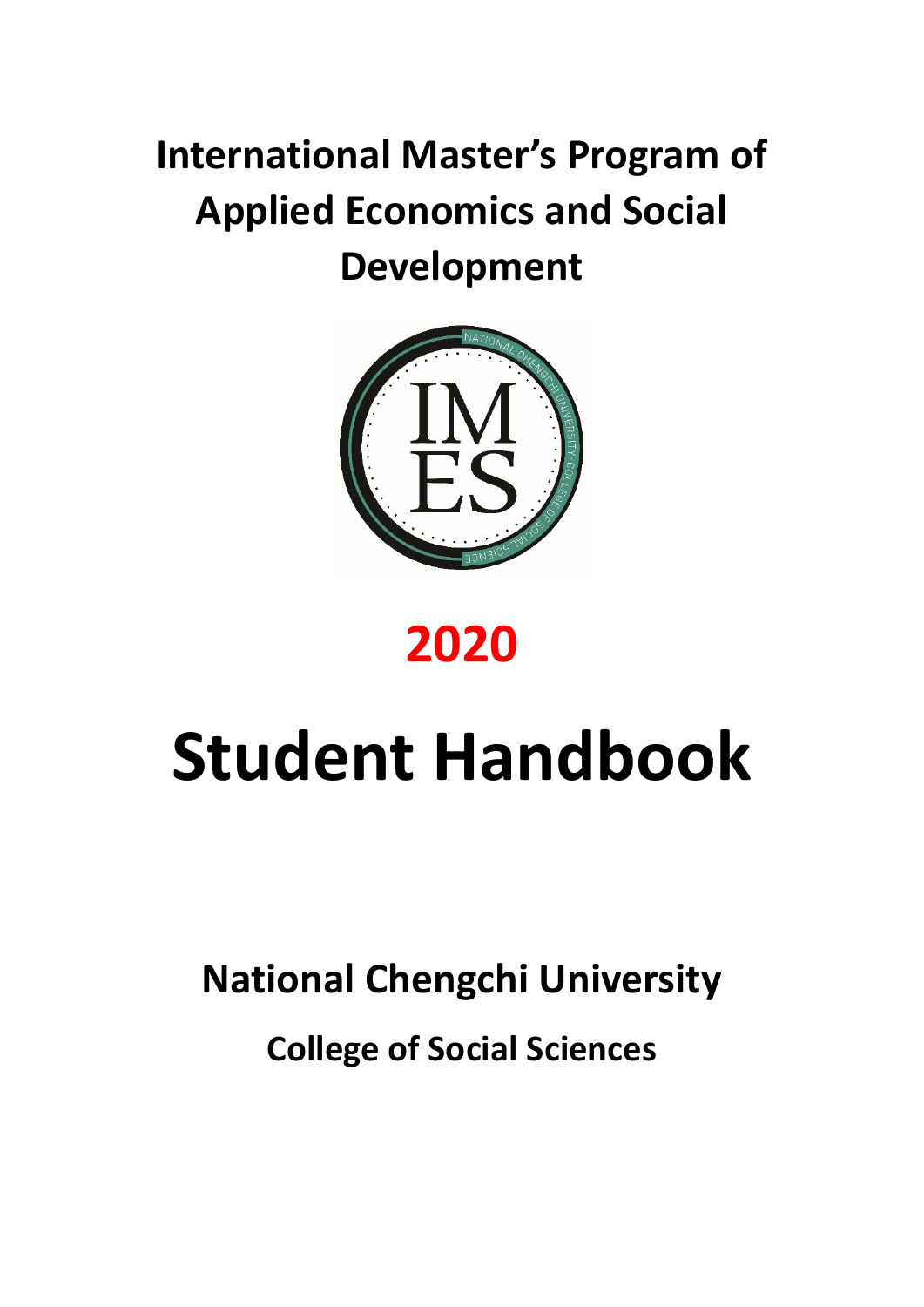# **Greetings from the Dean**

Welcome to the 2020 academic year at National Chengchi University (NCCU).The College of Social Sciences (CSS) is experiencing a period of strong growth in research and teaching programs for international students, who come from nearly twenty countries. As one of the top universities in Asia, we are recognized for our outstanding research performance, comprehensive curriculum, and remarkable teaching environment. Our ability to connect students to the workforce through a strong experiential learning platform also stands out as an exceptional feature of our college. In response to the emerging and dynamic properties of the Asia-Pacific region, we have developed IDAS, IMAS and IMES programs to further internationalization in our academic offerings. We continue to pursue excellence inside and outside the classroom, and as a result, IDAS, IMAS and IMES are recognized here for their diversity and interdisciplinary features in the home and around the world.

NCCU is successfully establishing itself as a center for intellectual and scholastic exchange. I strongly encourage you to actively participate in all events and activities offered by the University. You will find many opportunities that allow you to integrate with NCCU. Enjoy your studies at CSS of NCCU and experience your wonderful adventure in Asia. I wish you all a pleasant academic life and fruitful cultural experience in the coming years.

Best regards,

Prof. Chiang, Min-Hsiu, Ph.D Dean, College of Social Sciences Professor of Department of Public Administration National Chengchi University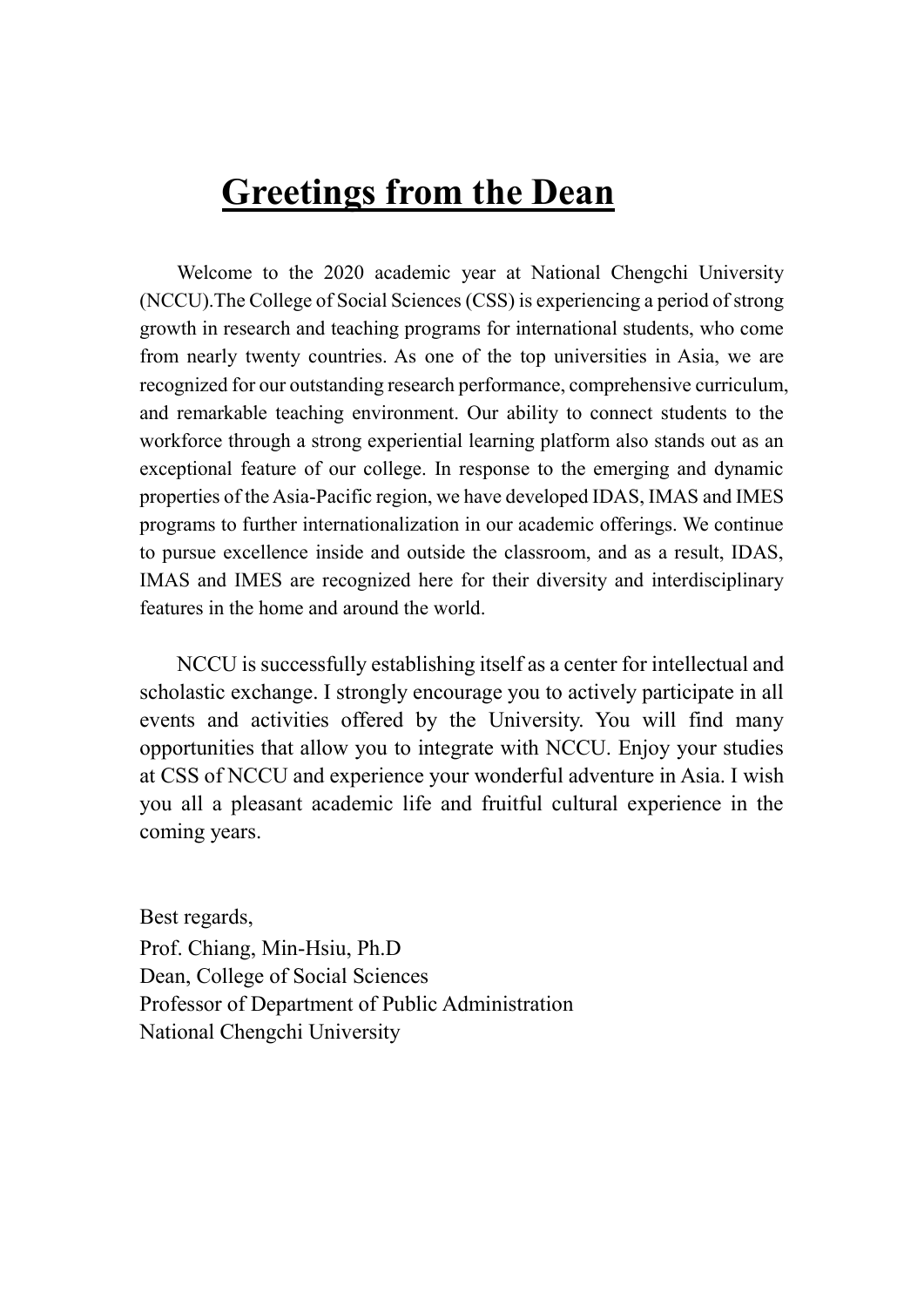# **IMES Director**

| 魏玫娟主任                                 |                                                                                                                                                                          |  |  |  |  |
|---------------------------------------|--------------------------------------------------------------------------------------------------------------------------------------------------------------------------|--|--|--|--|
| Director of IMES - Dr. Wei, Mei-Chuan |                                                                                                                                                                          |  |  |  |  |
| <b>Current</b><br><b>Position</b>     | Director of IMES<br>Associate Professor- Department of Graduate Institute of Development<br><b>Studies</b>                                                               |  |  |  |  |
| <b>Education</b>                      | Ph.D., Government Department,<br>London School of Economics and Political Science, UK                                                                                    |  |  |  |  |
| Research<br><b>Fields</b>             | Politics and History<br><b>Political/Public Culture</b><br><b>Political Development</b><br>Democracy and Democratization<br>Gender and Development<br>Social Development |  |  |  |  |
| Email                                 | mchwei@nccu.edu.tw                                                                                                                                                       |  |  |  |  |
| <b>Tel</b>                            | 886-2-2939-3091 ext: 51206                                                                                                                                               |  |  |  |  |
| Office                                | Room 271206, 12F, North Wing of General Building of<br>Colleges, National Chengchi University.                                                                           |  |  |  |  |

# **Other Teaching Staff of IMES**

IMES draws on faculty from the College of Social Sciences. A list of contributing faculty and their resumes can be found at the web address below:

https://internationalprograms.nccu.edu.tw/homeimes/imes%e3%80%80faculty/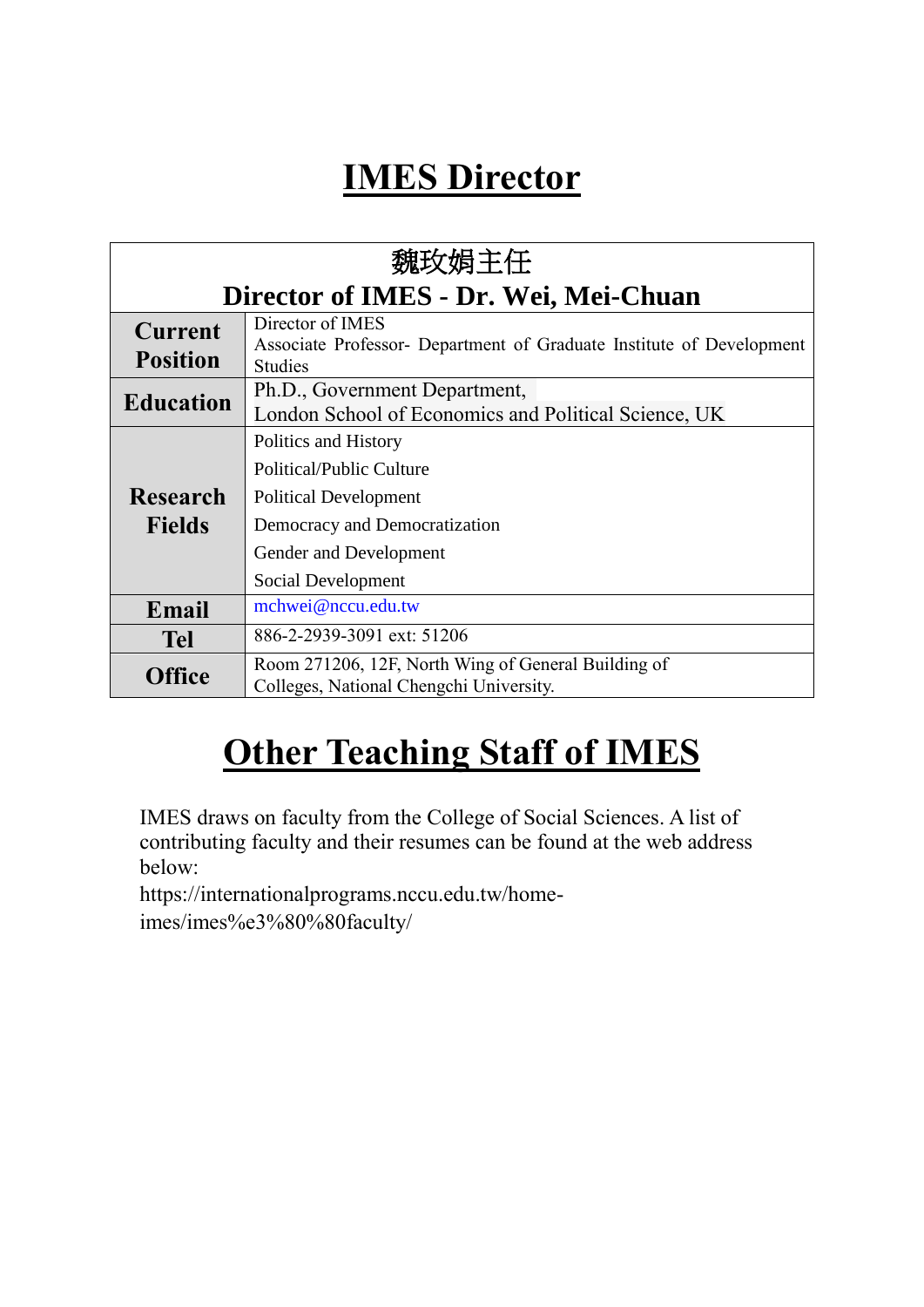# **IMES Office Hours**

|                             | <b>Monday</b> | <b>Tuesday</b> | Wednesday    | <b>Thursday</b> | Friday       |
|-----------------------------|---------------|----------------|--------------|-----------------|--------------|
| Day Shift<br>$8:00 - 17:00$ | <b>Betty</b>  | <b>Betty</b>   | <b>Betty</b> | <b>Betty</b>    | <b>Betty</b> |

# **Administrative Staff**

| <b>IMES</b>    |                                                                                                |  |  |
|----------------|------------------------------------------------------------------------------------------------|--|--|
|                | Coordinator 陳昭敏 (Betty)                                                                        |  |  |
| <b>Tel</b>     | 886-2-2939-3091 ext: 51280                                                                     |  |  |
| E-Mail         | imes@nccu.edu.tw / chanin@nccu.edu.tw                                                          |  |  |
| <b>Website</b> | http://www.imes.nccu.edu.tw/                                                                   |  |  |
| <b>Office</b>  | Room 271209, 12F, North Wing of General Building of<br>Colleges, National Chengchi University. |  |  |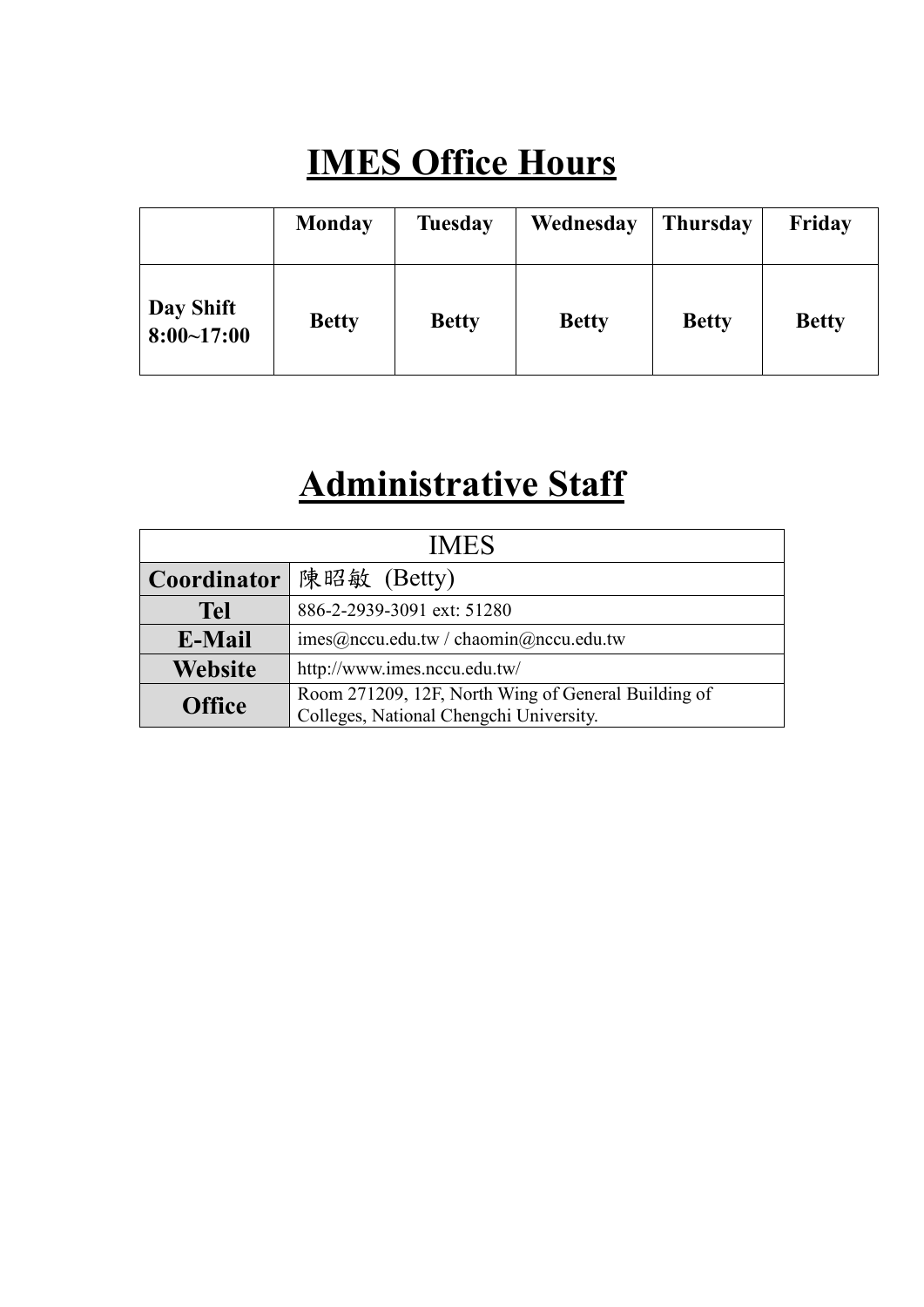### **National Chengchi University College of Social Sciences International Master's Program in Applied Economics and Social Development (IMES)**

#### **Road Map On How To Receive Your Master's Degree**

### Enrollment

- 1. Students must finish the program within six years. This includes any periods of suspension from school (maximum of two years).
- 2. The minimum required total credits for completion of the program is **33** credits.
- 3. **Student must take at least one course per semester** before completion of course credits, otherwise he/she will be expelled.

#### Proposal:

After completion of the required 18 credit hours of coursework (3 required course and 3 course from one of the specialized tracks), a proposal must be completed and approved by the advisor in order to apply for proposal defense.

 $\ddagger$ 

Final Defense:

- 1. After completion of the required 33 credit hours of coursework, a thesis must be completed and approved by the advisor in order to apply for thesis defense.
- 2. The application for the thesis oral defense must be submitted **TWO** 
	- **WEEKS** before the day of the thesis defense and **two months** after passing applicant Thesis Proposal Examination.

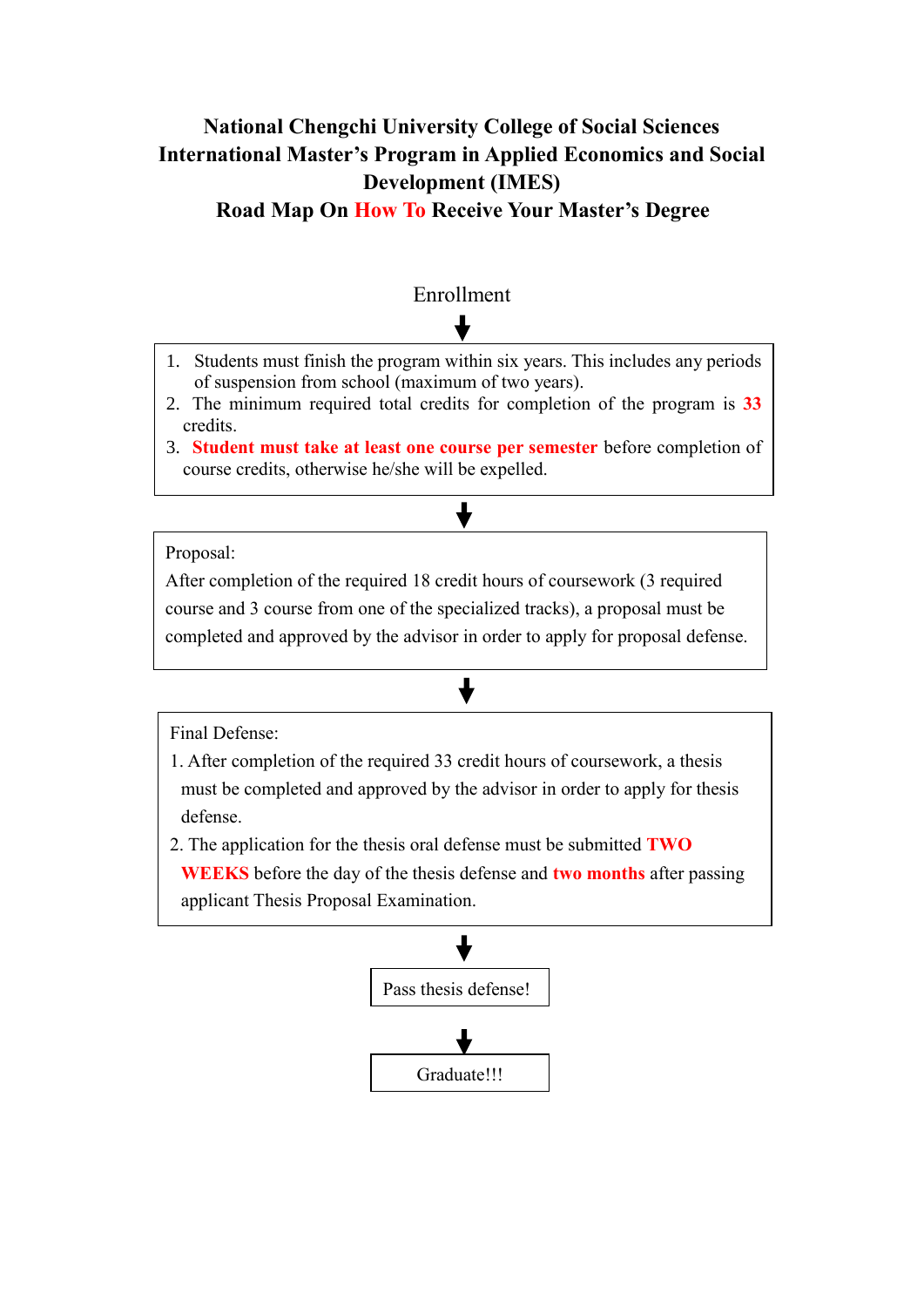#### **Year 1 st year 2 nd year Required Courses Applied Macroeconomics (3 credits) Applied Microeconomics (3 credits) Research Methods (3 credits) Elective Courses Three specialized track courses from the SAME specialized track out of the three listed below\* (9 credits)**  $*$  IMES students can take up to three (3) graduate-level courses taught in English from other departments or programs. However, students taking IMAS/IDAS courses, can take up to four (4) courses. Any further course applications should be submitted one week prior to the add/drop course period and be approved by the IMES program Director. Option 1: Five specialized track courses\* (15 credits) Option 2: Two specialized track courses (6 credits) plus Three courses from other departments (9 credits) Option 3: One specialized track course (3 credits) plus Four courses from other departments including one IDAS or IMAS course (12 credits) **Specialized Track Courses Social Security and Welfare Economic Analysis and Policy Evaluation Environment and Resources Health Economics (3) Social Enterprise and Philanthropic Economics (3) Public Revenue and Tax Policy (3 credits) Public Expenditure and Welfare Programs (3) Non-profit Organization (3) Education in a Global Society(3) Language, Culture and Digital Media(3) Religion and Spirit: In the Southeast Asian Political Economy(3) Ideas and Ploicy(3)**  $\checkmark$  Issues in Income Tax(3) **Managerial Economics (3) Industrial Economics and Competition Policy (3) Labor Economics (3) International Finance (3) Development Economics (3) Frontiers in Public Governance(1) Economics of Human Capital(3) Contemporary Issues on International Financial Markets(3) Introduction to Statistical Analysis(3) Real Estate Finance and Investment (3) Geo-informatics and its Applications (3) Environmental Economics (3) City Development and Environment (3) Urban Economics (3)**

**Economics** 

**Taiwan(3)**

**Development of** 

**Modernization and Social** 

**Development of Indigenous Peoplesin** 

**Taiwan(3)**

### **IMES Curriculum**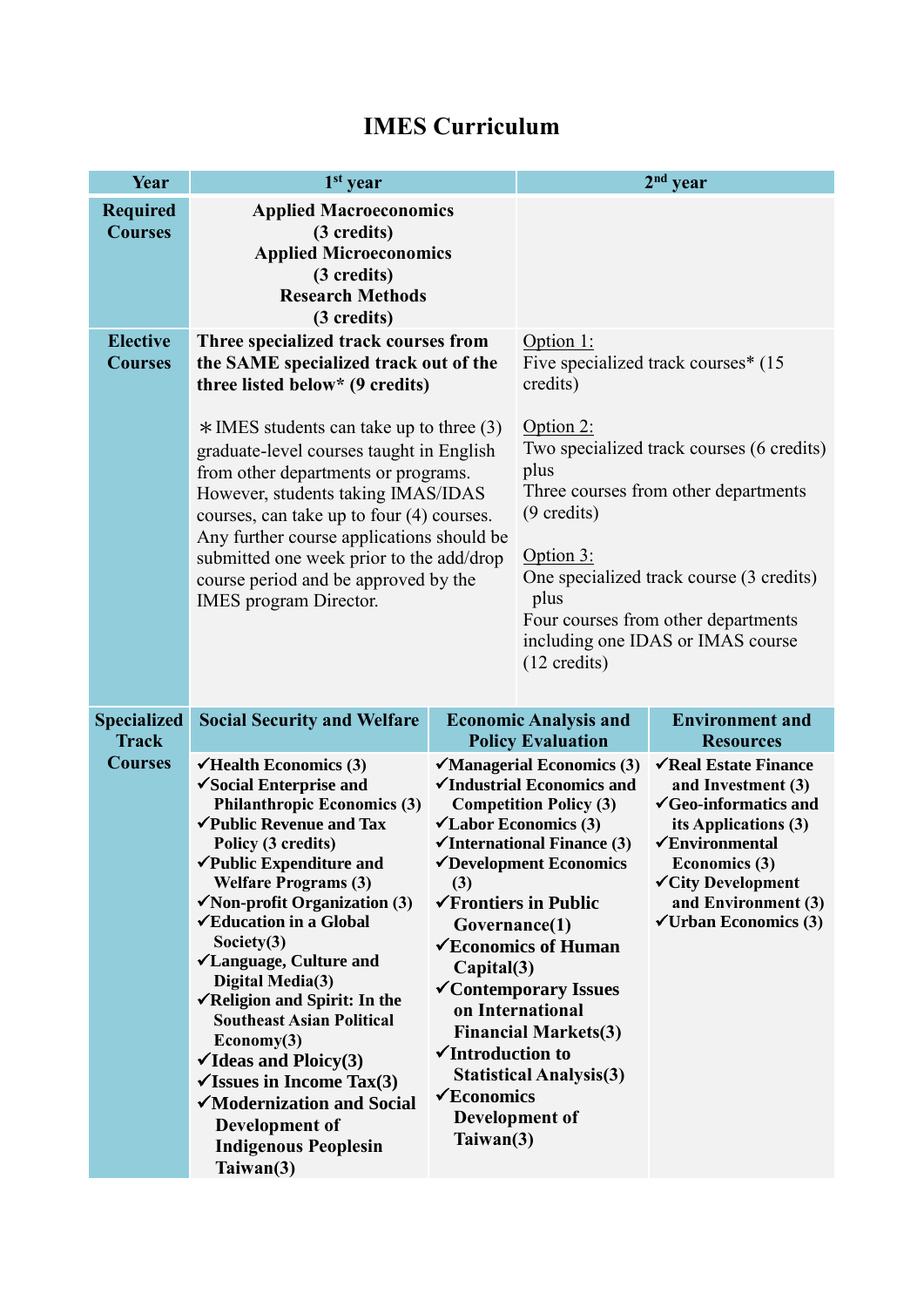# **National Chengchi University College of Social Sciences: International Master's Program of Applied Economics and Social Development (IMES)**

### **Program Regulations**

Approved by the IMES Program Committee 1st meeting, 10.25.2014 Approved by the IMES Program Committee 4th meeting, 1.15.2015 Approved by the IMES Program Committee 9th meeting, 1.20.2016 Approved by the IMES Program Committee 17th meeting, 4.27.2017 Approved by the IMES Program Committee 25th meeting, 6.21.2018 Approved by the IMES Program Committee 34th meeting, 3.25.2020

#### **1. Objective**

The International Master's Program of Applied Economics and Social Development (IMES) at National Chengchi University, located in Taipei, is the first English-taught program in studies of applied economics in Taiwan. IMES provides students with rigorous economic reasoning skills and solid knowledge on statistical methods. The program places a special emphasis on the combination of theory and practice. IMES graduates are equipped with the tools to analyze public policy and social development using the economic approach.

#### **2. Qualification for Admission**

- Domestic students: Taiwanese nationals must pass the joint entrance examination administered by the university.

International students: Prospective international student application materials will be reviewed by the IMES Program Committee.

\*Admission eligibility for non-degree seeking international students is subject to NCCU's relevant regulations.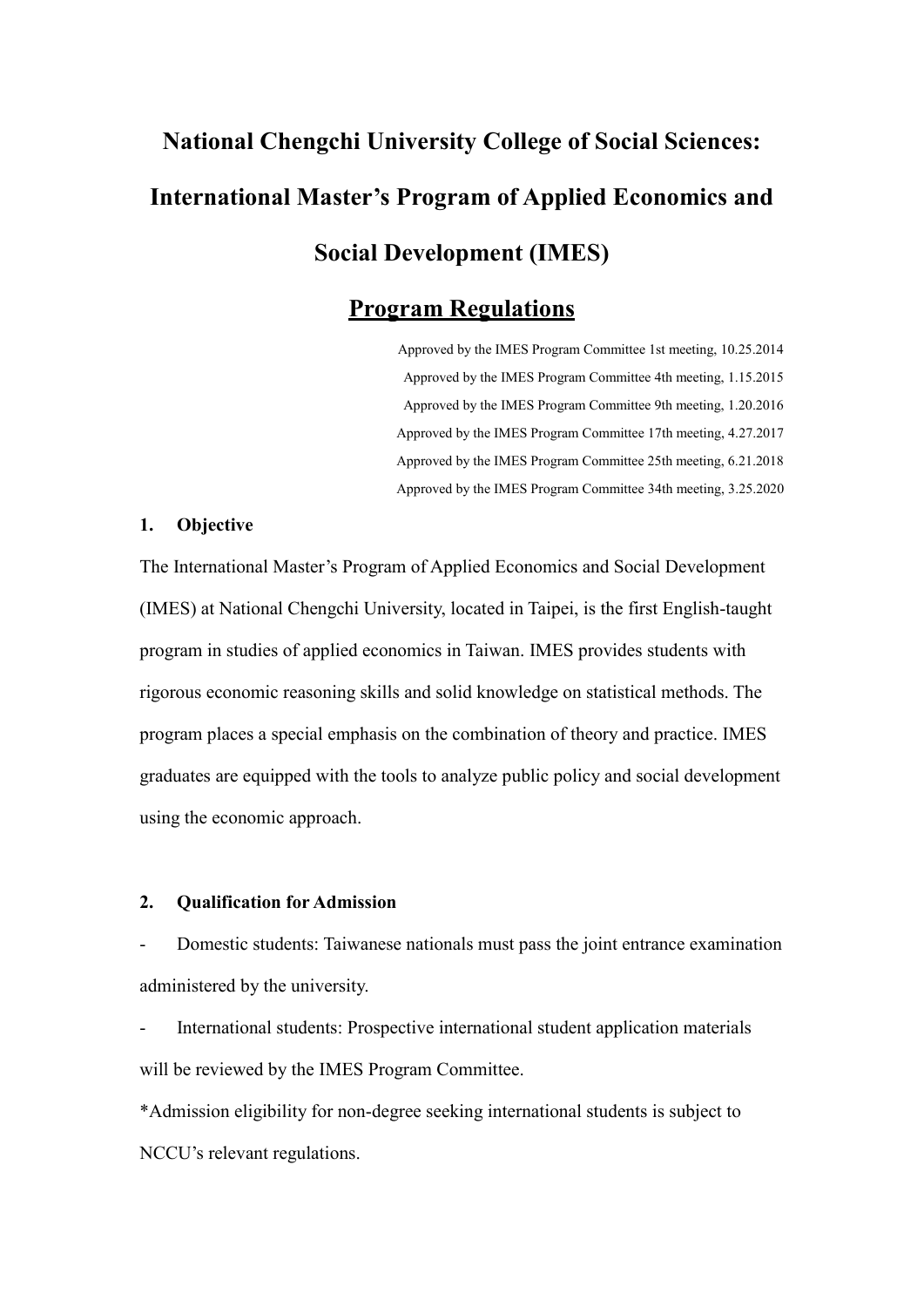#### **3. Program Regulations**

- (1) Credits: A minimum of 33 credit hours of graduate course work, including 9 credits for required courses and 24 credits for elective courses. A thesis is required for the IMES Program.
- (2) Specialized Tracks: A total of 24 credits are offered in three (3) major areas of specialization consisting of 'Social Security and Welfare', 'Economic Analysis and Policy Evaluation', and 'Environment and Resources'. Students may select more than one area of specialization, requiring 9 credits in order to complete one track.
- (3) Grading: Scale 1-100.

The highest grade for each course is one hundred (100) points. A grade of seventy (70) is the minimum passing grade.

- (4) All students must be enrolled in at least one course each semester to maintain student status. Those who have already taken the required numbers of courses (thirty-three hours) are exempted from this rule.
- (5) Degree duration: Students must finish the program within six years. This includes any periods of withdrawal from school (maximum of two years).

\* Non-degree seeking students or credit students need to fulfill the class requirements set by IMES and maintain official student status for at least three semesters before obtaining their degree.

#### **4. Taking Courses from Other Departments**

IMES students can take up to three (3) graduate-level courses taught in English from other departments or programs. However, students taking IMAS/IDAS courses, can take up to four (4) courses. Any further course applications should be submitted one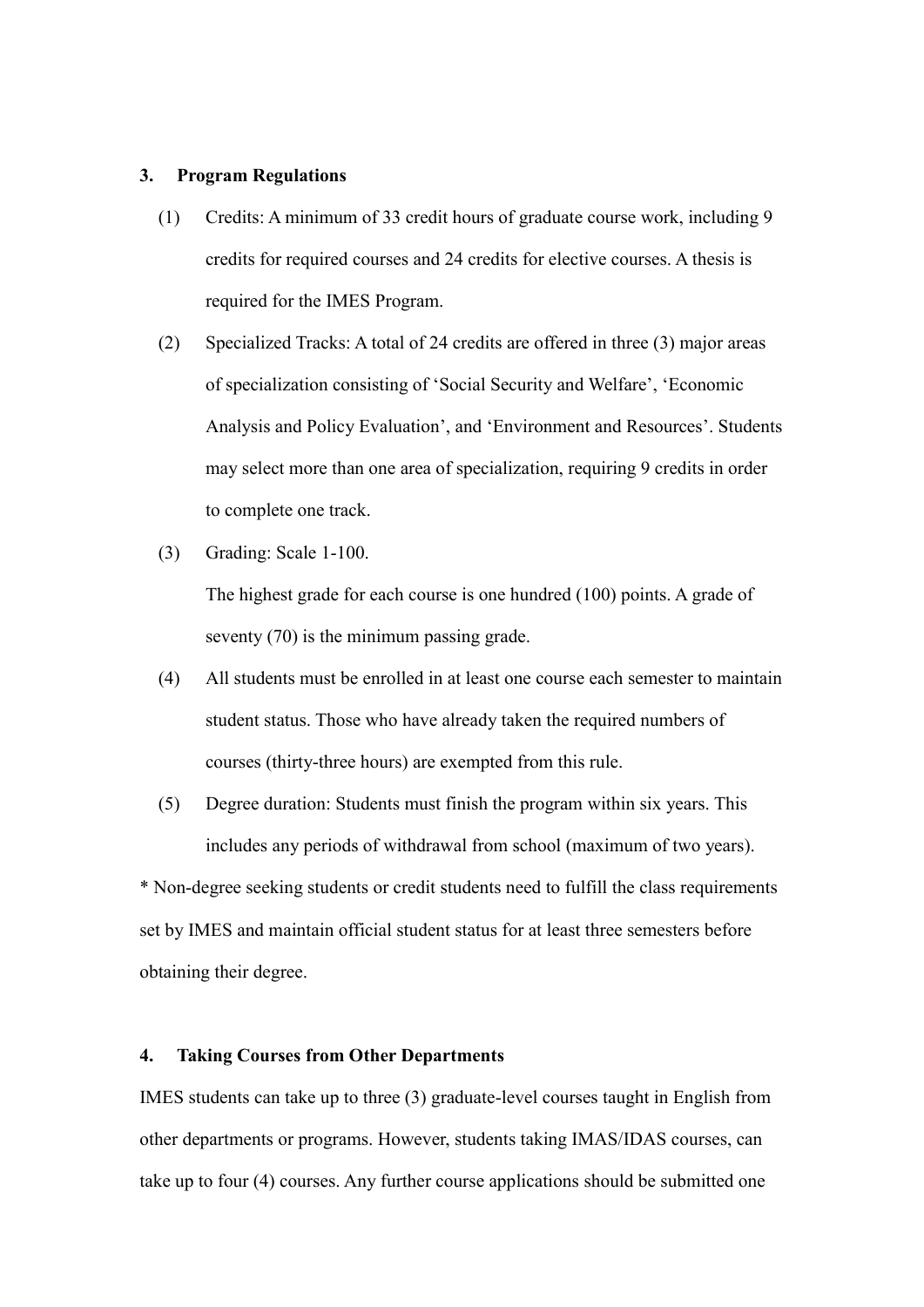week prior to the add/drop course period and be approved by the IMES program Director.

#### **5. Credit Transfer**

- (1) Degree program students can transfer up to six credits from another Master's program taught in English. These courses must be related to IMES studies.
- (2) Transferred credits must have been received with a score of eighty (80) points or above in accordance with Taiwan's grading system or with a B in accordance with international grading systems. In addition, the courses need to be approved by the IMES Program Committee.
- (3) Transferred credits must have been obtained within the last five years in order to qualify for transfer.
- (4) Any issues not included in the present regulations will be decided by the IMES Program Committee.

### **6. Thesis Proposal Examination (staring from Academic Year 2020-2021, new enrolled students)**

- (1) Applications for thesis proposal examination can be submitted anytime during the semester.
- (2) The thesis proposal examination should be completed within the same semester in which the application was submitted.
- (3) Students can apply for the thesis proposal examination after they have completed eighteen (18) credits (required course and 3 course from one of the specialized tracks) in the degree program and obtained approval from their thesis advisor.
- (4) Application Materials: Those applying for the thesis proposal examination must submit one copy of their proposal, a completed application form, and the CV of the committee member from outside NCCU to the IMES office.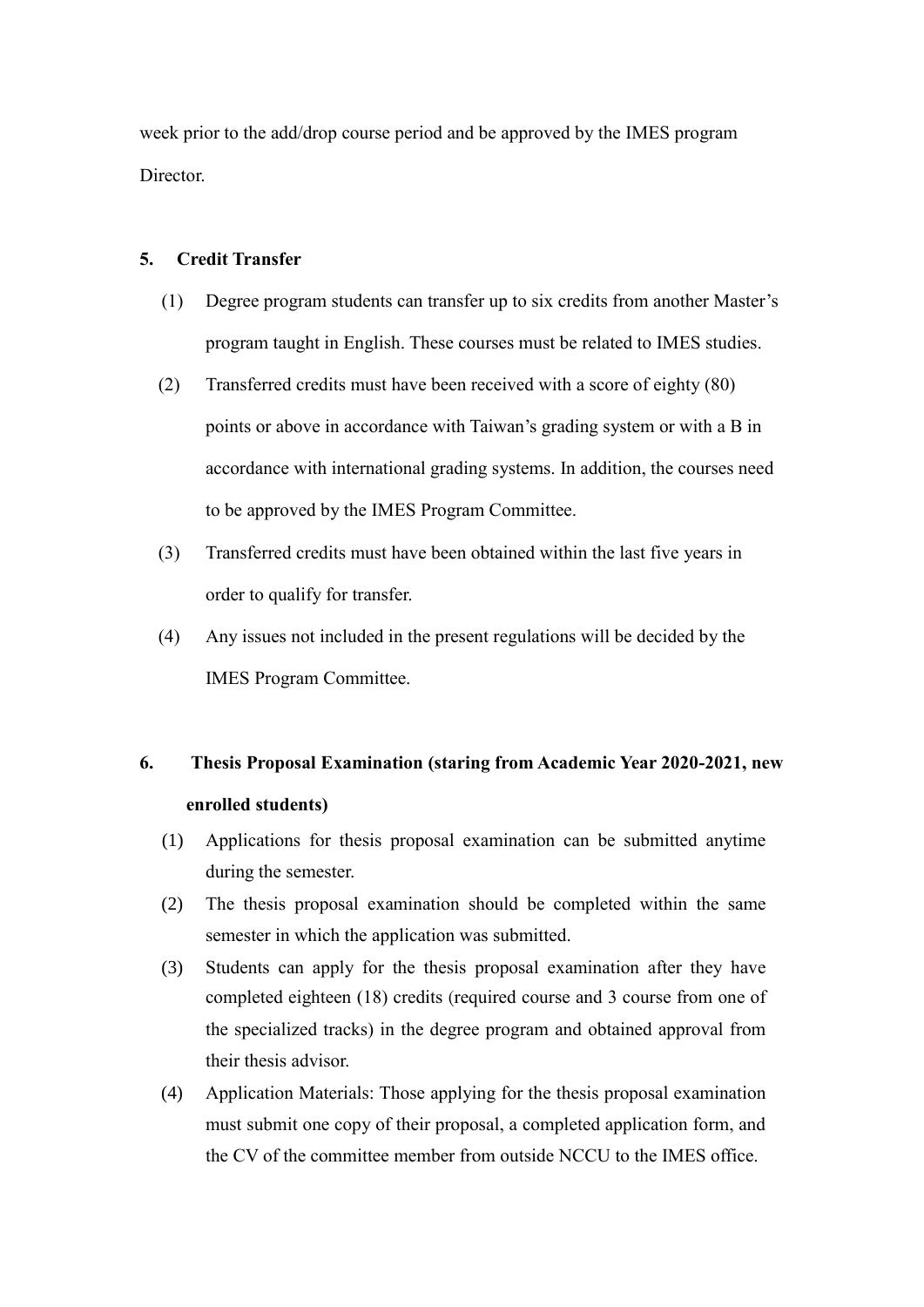- (5) The thesis proposal should include the following:
	- $\checkmark$  Title of the Thesis
	- $\checkmark$  Purpose of the Research
	- $\checkmark$  Literature Review
	- $\checkmark$  Research Method and Theoretical Framework
	- $\checkmark$  References
- (6) The thesis proposal will be reviewed through an oral examination.
- (7) The Proposal Examining Committee will consist of at least (3) three members, including the thesis advisor and two other members recommended by the advisor. At least ONE member should be a full time or adjunct faculty member from the College of Social Sciences. At least onethird of the committee members must be from a university or an institute other than NCCU. The Dean of the College of Social Sciences must approve the appointment of the Committee members. For exceptional situations not covered by these guidelines, approval from the IMES program director and the Dean of the College of Social Sciences is required.
- (8) A proposal is deemed passed only after all members of the Proposal Examining Committee grant it a passing score. After the proposal has been given a passing score, the degree candidate may begin writing the thesis to complete the requirements for the IMES degree.
- (9) A student who cannot be present at the scheduled oral examination should take a leave of absence in accordance with "NCCU Students Leave of Absence Regulations."

#### 7. **Thesis Oral Defense and Other Regulations**

(1) Application date: Students may apply for the Thesis Defense upon approval of their completed thesis by the supervisor. The application should be submitted between the time of registration for the current semester and the deadline for semester withdrawal, as specified in the academic calendar. The application for the thesis oral defense must be submitted TWO WEEKS before the day of the thesis defense and two months after passing applicant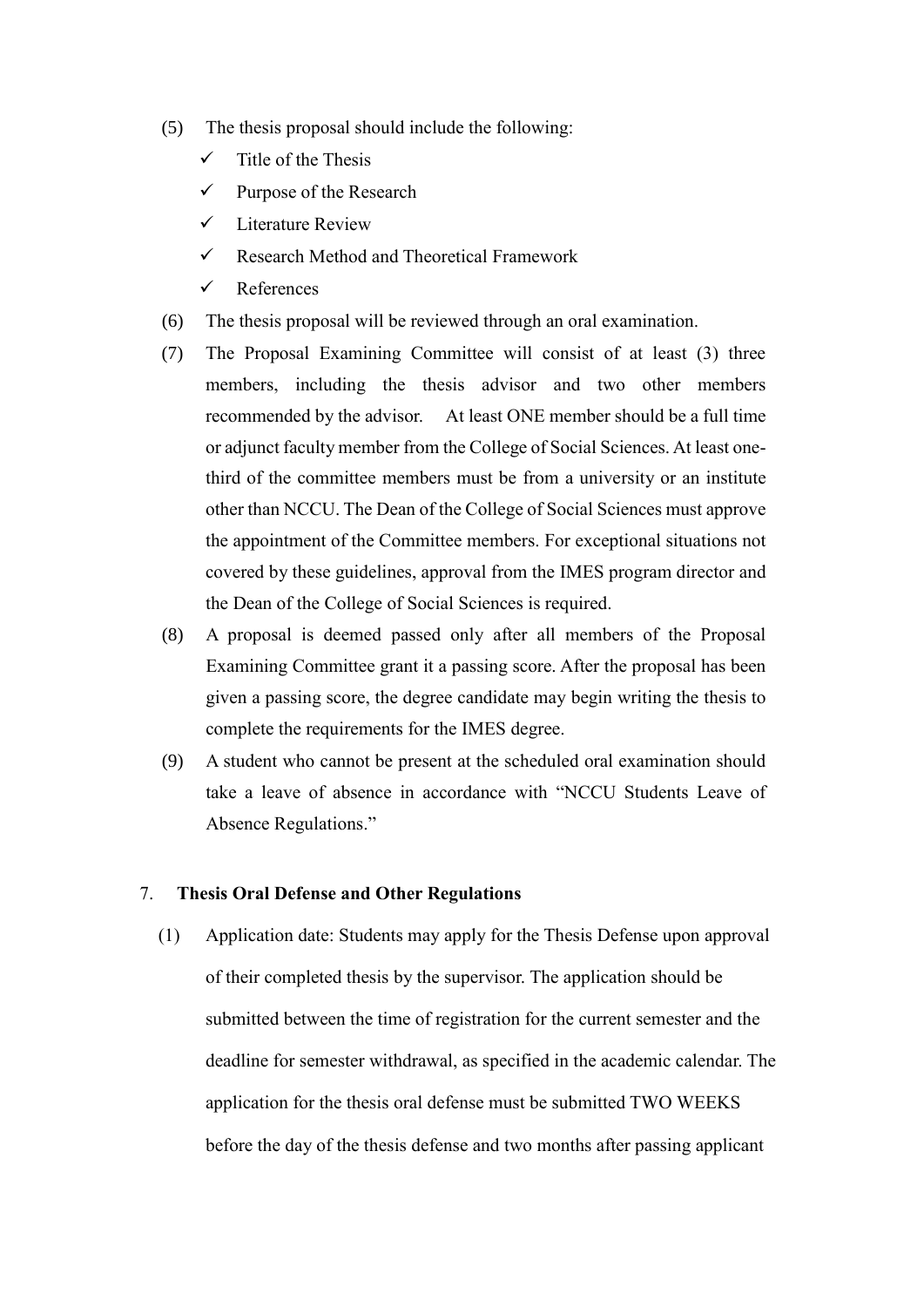Thesis Proposal Examination.

- (2) Date for thesis oral defense: Anytime during the semester.
- (3) Eligibility: The candidate must have fulfilled the required credit hours of coursework and present a completed thesis approved by the advisor in order to apply for the thesis defense.
- (4) Master's thesis defense committees shall consist of three (3) to five (5) members. At least one member should me a full time professor from the College of Social Sciences. External members accounting for no less than one third of the committee.
- (5) A minimum score of seventy (70) is required to pass, hundred (100) being the highest grade. Failing scores given by one half or more of Master's thesis defense committee members will result in a failed defense.
- (6) Students who fail the defense and are still within the valid duration requirements of their study may apply for a second oral defense in the following semester. Barring this, there are no extra opportunities to counter a failed oral defense.
- (7) Scores and results of defenses will be officially recorded. A student who fails their second thesis oral defense must withdraw from the university.
- (8) A draft of the completed thesis should be submitted to the Thesis Defense Committee at least TWO WEEKS before the oral defense. After the thesis is defended successfully and its revisions approved by the advisor, students must upload their theses to the NCCU Thesis Searching System. In addition, two hardcover copies of the thesis must be submitted to the NCCU Main Library. One hardcover copy of the thesis should be submitted to the IMES Office.

#### **(9) In order to ensure all students to abide by a high standard of research**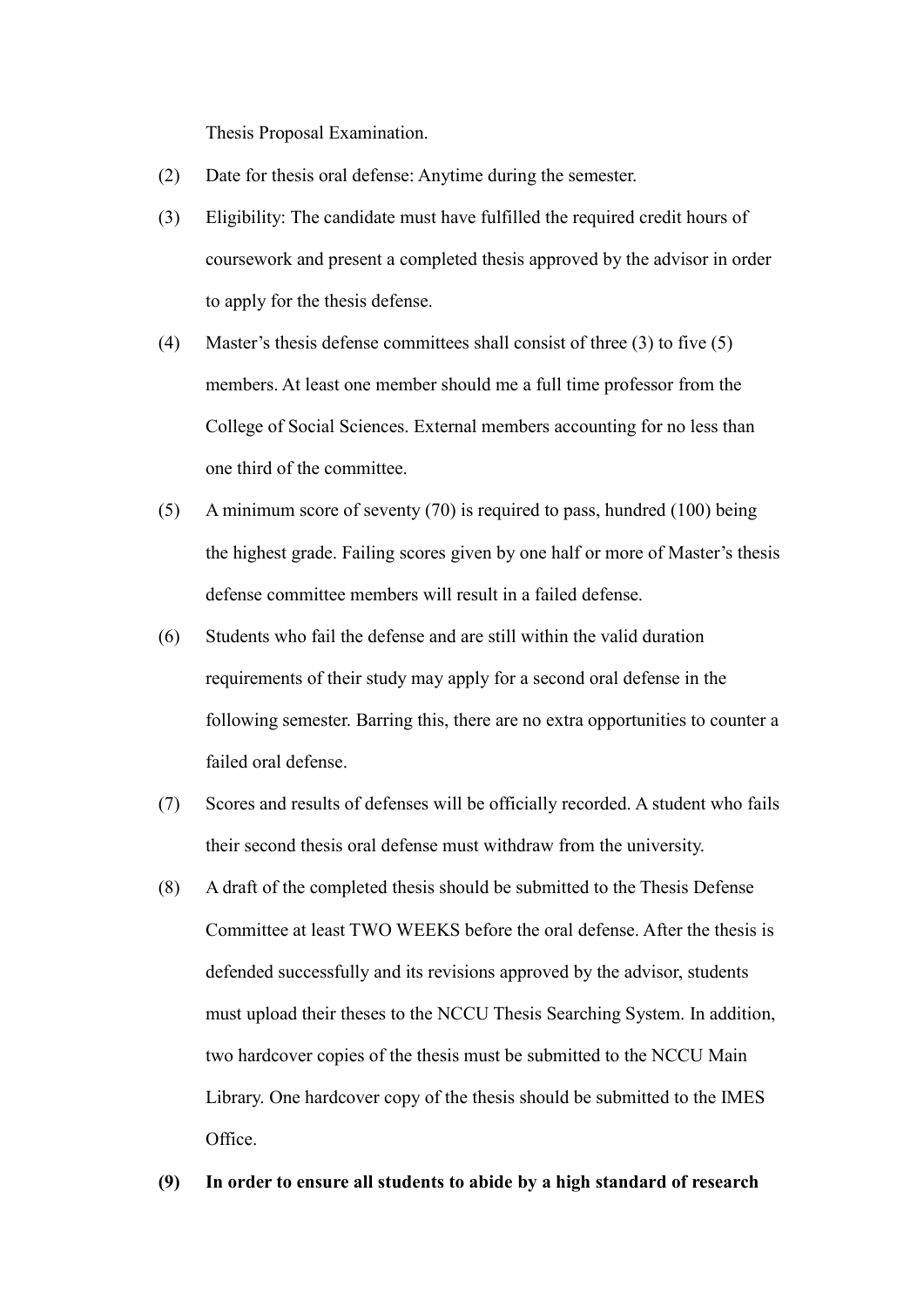**ethics, starting from Academic Year 2016-2017, newly enrolled students (including those who have early enrollment before Fall 2016), must complete the research ethics coursework before the end of their first school year. A student is required to pass the research ethics course, or receive explicit authorization for an exemption from the research ethics course before his/her application for taking final graduate degree examination.**

(10) Any issues not stated above will be resolved in compliance with NCCU Rules and Regulations and/or MOE Degree Conferral Law.

#### 8. **Thesis Advisor Qualifications**

Thesis advisors need to be full-time or joint appointment faculty members of NCCU. Adjunct professors, professors from other schools or assistant professors may be accepted under approval by the IMES Director and the Dean of the College of Social Sciences.

#### 9. **Degree Completion**

Students are required to comply with the IMES Graduate Degree Program Regulations before the Master's degree can be granted.

10. Program admission, course attendance, and degree granting rules are followed in accordance to the NCCU regulations.

11. The Regulations are implemented once approved by the Program Committee. Any revisions of this document must be reviewed and approved by the same Committee.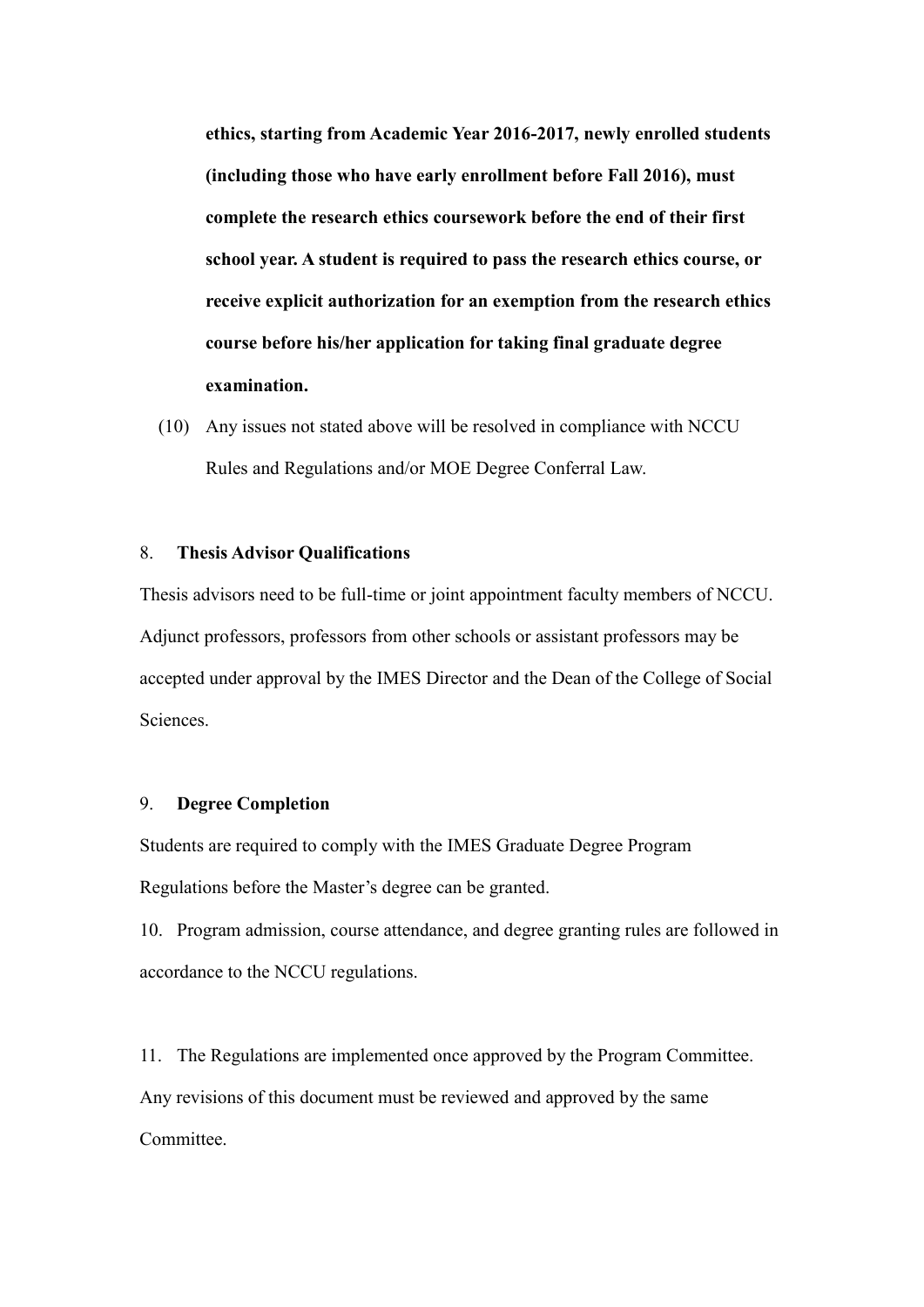### **National Chengchi University College of Social Sciences International Master's Program of Applied Economics and Social Development (IMES) Scholarship Guidelines**

Approved by the  $4^{\text{th}}$  IMES committee meeting, 2015.01.15

- 1. These scholarship guidelines are based on the scholarship requirements for graduate students of National Chengchi University.
- 2. The objective of this scholarship is to promote academic excellence by encouraging graduate students to devote themselves to academic research, participate in academic activities, and publish their academic work.
- 3. Scholarship eligibility:
	- (1) Prospective students in the program are selected on the basis of their entrance examination results.
	- (2) Current students (first and second year) in the IMES program are selected on the basis of their **"GPA", and "extra-curricular activities and other social service activities"**. Below is the point system for each category:
		- 1. GPA: Points awarded are based on the academic results of the previous semester. This category accounts for 60% of the total score.
		- 2. Participation in extra-curricular activities and other social service activities: Students will be awarded points for participating in extra-curricular activities and community service. Recipients may be awarded a maximum of 100 points where 40% of the points will be counted towards the total evaluation. The point system consists on the following aspects:
			- A. Committee members or student representatives for the school, college, program and student association, once get 20 points
			- B. Providing assistance to IMES affairs (non-compensated), once get 15 points
			- C. Other social service. Once get 10 points, maximum is 40 points.
- 4. This scholarship is limited to IMES students.
- 5. Students who are not awarded scholarships from Taiwanese government or other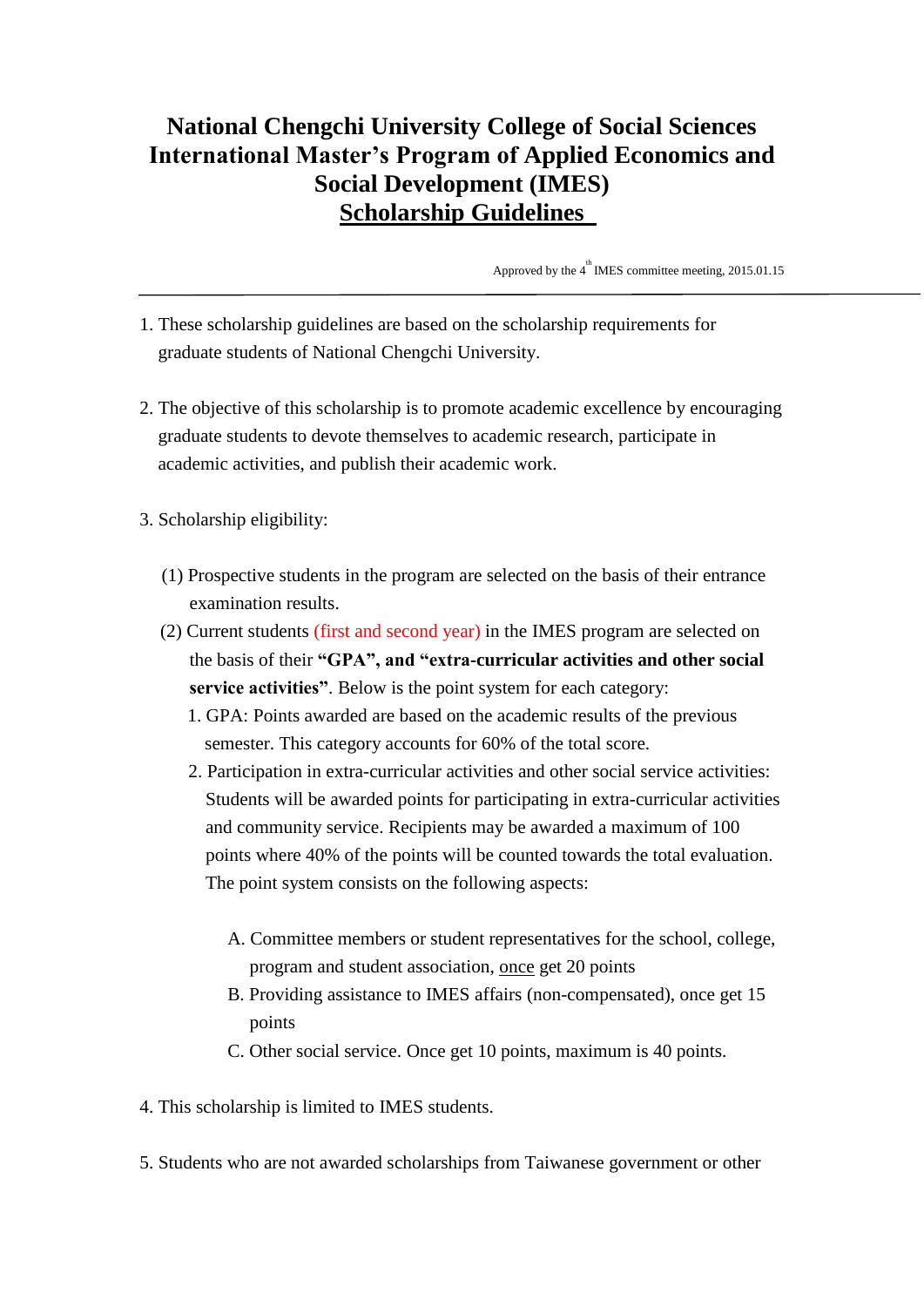internal and external institutes would be the first priority to get the IMES scholarship.

- 6. The number of scholarships and the stipend amount are approved by the school committee each semester. The applicant should submit the scholarship application to the program office by the designated due date.
- 7. Graduate students can receive both scholarship and student fund. However, they are not allowed to engage in any full-time employment during the effective dates of the scholarship. Violation will cause disqualification of the scholarship and return of the entire stipend.
- 8. The program committee members are responsible for the selection of scholarship recipients. The list of candidates will be submitted to the college and school for approval.
- 9. The scholarship requirements were implemented after approval at the program committee meeting. The same procedure will be applied for any amendment to the criteria.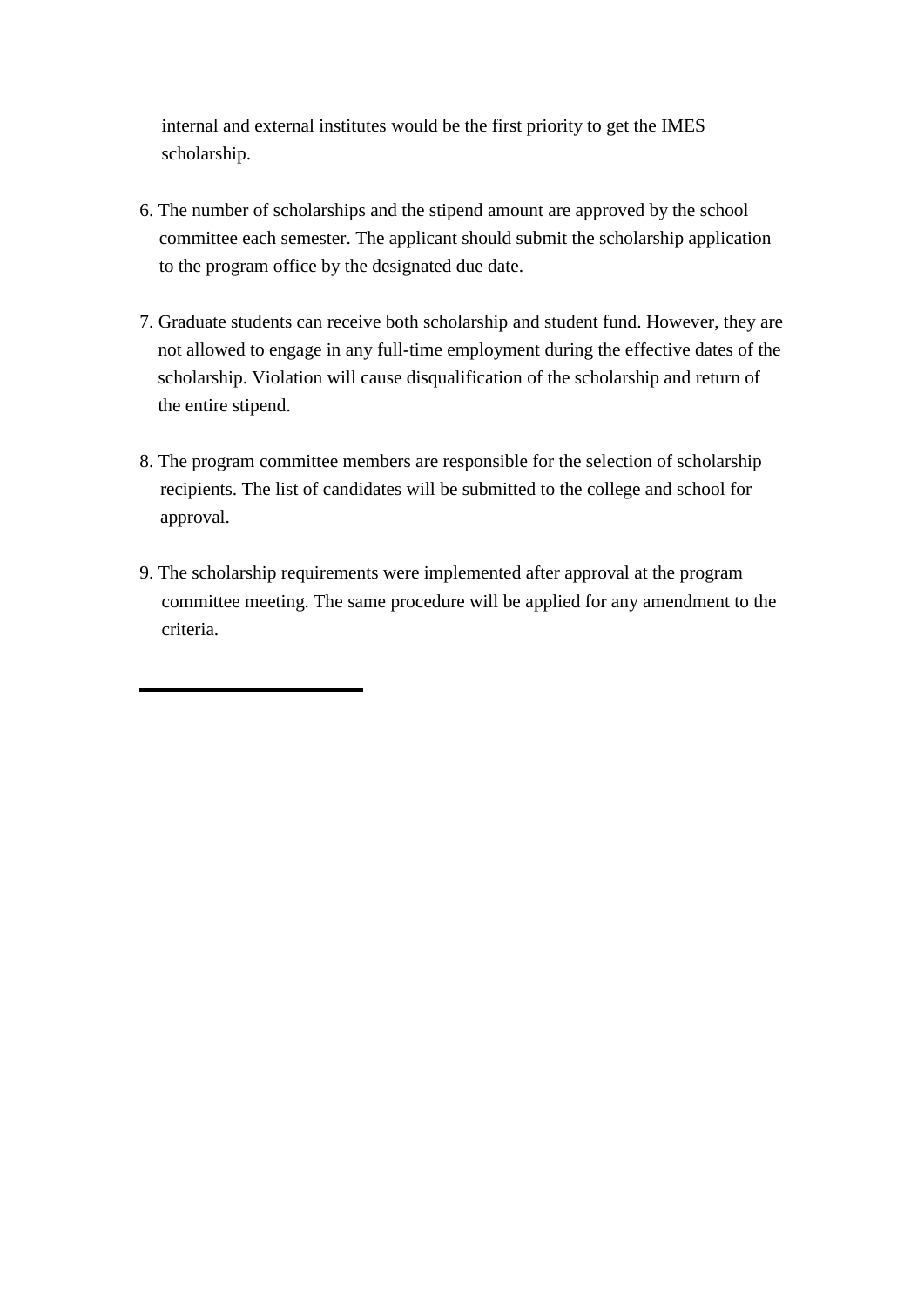# **Campus Resources**

| 圖書館 Libraries (http://www.lib.nccu.edu.tw/)                                       |                                                                                |  |  |
|-----------------------------------------------------------------------------------|--------------------------------------------------------------------------------|--|--|
| Please show your ID card at the entrance before you enter the library.            |                                                                                |  |  |
|                                                                                   | Library collections including Chinese and English                              |  |  |
| 達賢圖書館                                                                             | books, Chinese and other language periodicals,                                 |  |  |
| Dah Hsian Library                                                                 | newspaper, electronic resources and different kinds                            |  |  |
|                                                                                   | of audiovisual resources.                                                      |  |  |
|                                                                                   | Library collections including Chinese and English                              |  |  |
| 中正圖書館                                                                             | books, Chinese and other language periodicals,                                 |  |  |
| Main Library                                                                      | newspaper, electronic resources and different kinds                            |  |  |
|                                                                                   | of audiovisual resources.                                                      |  |  |
|                                                                                   | The materials available here include books and                                 |  |  |
|                                                                                   | current/back-issue periodicals in Chinese and                                  |  |  |
|                                                                                   | Western languages, newspaper in Chinese and                                    |  |  |
| 綜合院館圖書分館                                                                          | foreign languages, audio-video materials. The Social                           |  |  |
| Social Sciences Library                                                           | Sciences Library also provides services regarding                              |  |  |
|                                                                                   | course reserves, educational optical disks, on-line                            |  |  |
|                                                                                   | resource searching, internet access, and music and                             |  |  |
|                                                                                   | film collections.                                                              |  |  |
| 商學院圖書分館                                                                           | Library collections including books, journals,                                 |  |  |
| Commerce Library                                                                  | textbooks, reserves, audiovisual resources and data                            |  |  |
|                                                                                   | bases                                                                          |  |  |
| 傳播學院圖書分館                                                                          | This library has a large and reputable collection of                           |  |  |
| <b>Communication Library</b>                                                      | periodicals in Western languages and theses on                                 |  |  |
|                                                                                   | journalism.                                                                    |  |  |
|                                                                                   | 子計算機中心    computer center (http://www.cc.nccu.edu.tw/)                         |  |  |
|                                                                                   | Please show your ID card at the entrance before you enter the computer center. |  |  |
|                                                                                   | Service: PC classroom, printing and multimedia production.                     |  |  |
| Except for the computer center, students can use computer at following locations: |                                                                                |  |  |
| <b>Computer Lab of College of Social Sciences (6F, General Building of</b>        |                                                                                |  |  |
| <b>Colleges) · Social Sciences Library</b>                                        |                                                                                |  |  |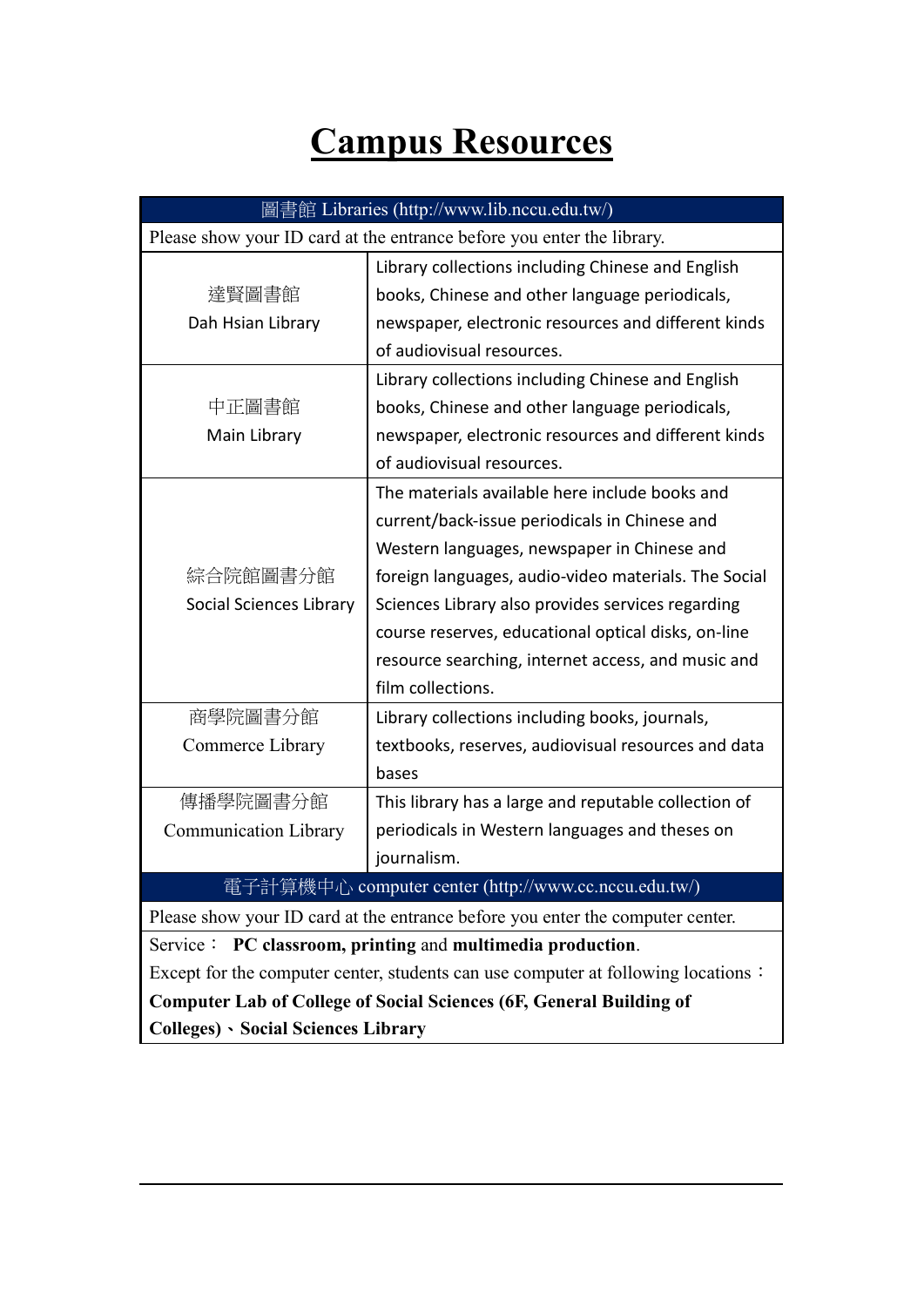| 體育館/健身中心 Gymnasium/Fitness Center (http://sports.nccu.edu.tw/)                                                                                                                                                                                   |                                                   |  |  |
|--------------------------------------------------------------------------------------------------------------------------------------------------------------------------------------------------------------------------------------------------|---------------------------------------------------|--|--|
|                                                                                                                                                                                                                                                  | During the semester $-12:00-13:30$ from Monday to |  |  |
| 開放時間                                                                                                                                                                                                                                             | Friday                                            |  |  |
| Opening hours                                                                                                                                                                                                                                    | On Saturday-08:00~11:30, 13:00~16:30              |  |  |
|                                                                                                                                                                                                                                                  | In the summer and the winter vacation—            |  |  |
|                                                                                                                                                                                                                                                  | 08:00~11:00, 13:00~16:30 from Monday to Friday    |  |  |
|                                                                                                                                                                                                                                                  | 游泳池 Swimming Pool                                 |  |  |
| 開放時間                                                                                                                                                                                                                                             | $6:00~22:00$ from Monday to Saturday.             |  |  |
| Opening hours                                                                                                                                                                                                                                    | $6:00~18:00$ on Sunday                            |  |  |
| 費用 Fee                                                                                                                                                                                                                                           | <b>NT \$40</b>                                    |  |  |
| 社資中心 Social Sciences Information Center                                                                                                                                                                                                          |                                                   |  |  |
| The Social Sciences Information Center provides mostly academic research papers<br>including microfilms, electronic resources, theses and dissertations, Chinese and<br>Western language books, domestic and abroad publications and newspapers. |                                                   |  |  |
|                                                                                                                                                                                                                                                  | 校內接駁公車 Campus shuttle bus                         |  |  |
|                                                                                                                                                                                                                                                  | Between Lower Campus and Upper Campus             |  |  |
| 費用 Fee                                                                                                                                                                                                                                           | <b>NT \$1</b>                                     |  |  |
| 政大學務處-身心健康中心                                                                                                                                                                                                                                     |                                                   |  |  |
| (NCCU Office of Student Affairs-Physical and Mental Health Center)                                                                                                                                                                               |                                                   |  |  |
| TEL: (02)82377409<br>地址: 116 台北市文山區指南路二段 117號 3 樓(政大正門對面健康中心二~三                                                                                                                                                                                  |                                                   |  |  |
| 樓)                                                                                                                                                                                                                                               |                                                   |  |  |
| 2~3F., No.117, Sec. 2, Zhinan Rd., Wenshan Dist., Taipei City                                                                                                                                                                                    |                                                   |  |  |
| 國際合作事務處 (Office of International Cooperation)                                                                                                                                                                                                    |                                                   |  |  |
| Housing, scholarship, Visa, Work, Internship information                                                                                                                                                                                         |                                                   |  |  |

More information, please go on OIC's website:

http://oic.nccu.edu.tw/english/news.php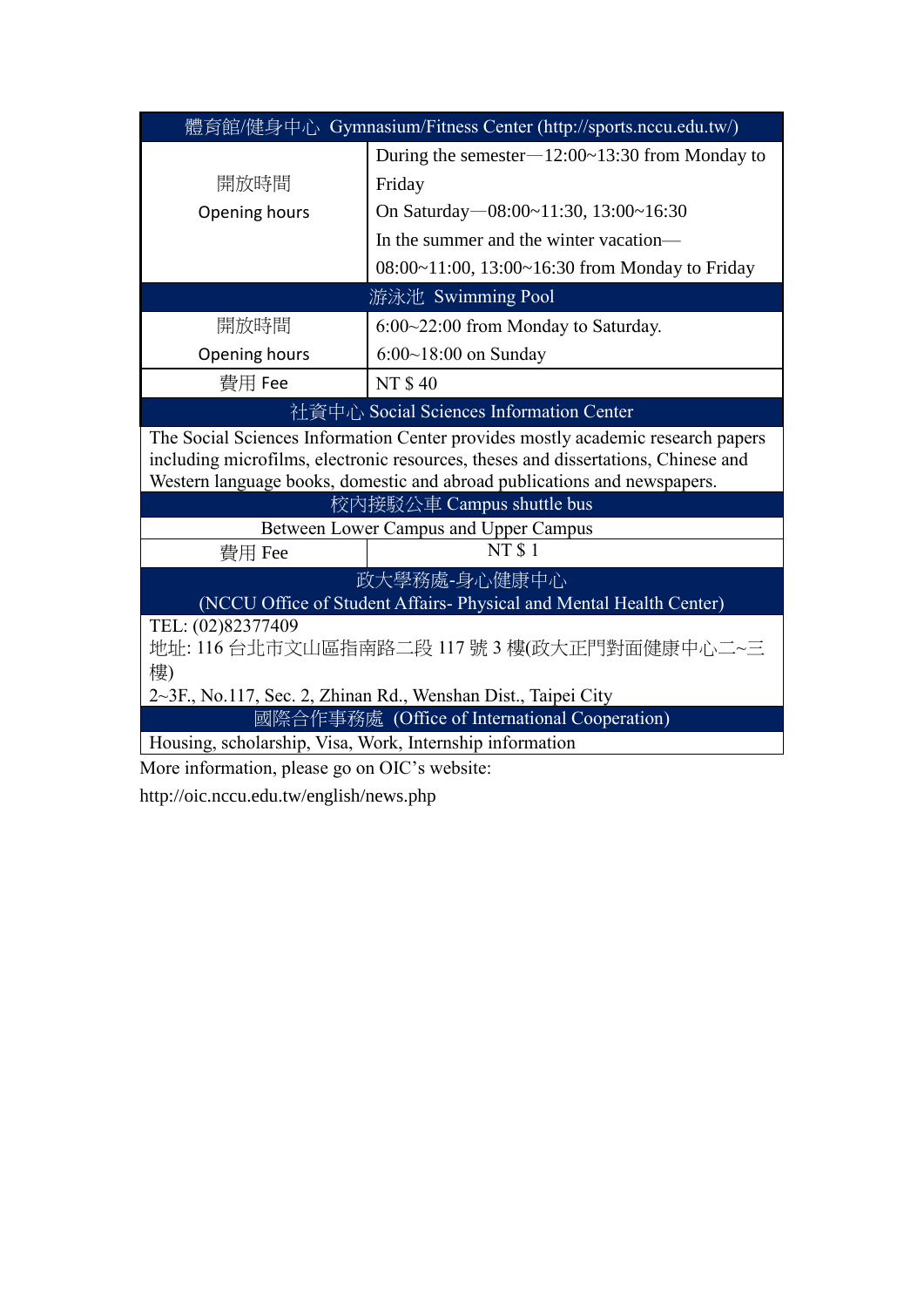# **IMES Student List** 學生名錄

| IMES 109 學年度學生資料 Student Info, IMES 2020 |                               |                                             |  |  |
|------------------------------------------|-------------------------------|---------------------------------------------|--|--|
| <b>Name</b>                              | <b>Full name in English</b>   | E-mail                                      |  |  |
| 張夢恬                                      | Meng-Tien Chang               | joanchang0225@gmail.com                     |  |  |
| 陳欣誼                                      | Hsin-Yi Chen                  | marshmallow6110@gmail.com                   |  |  |
| 張憲峰                                      | Hardy Chang                   | hardy19980719@gmail.com                     |  |  |
| 黃士倩                                      | Shih-Chien Huang              | ivy32017@gmail.com                          |  |  |
| 陳光敏                                      | Zoe Chen                      | zoechen0077@gmail.com                       |  |  |
| 黃琳                                       | Lin Huang                     | keiralinlin@gmail.com                       |  |  |
| 戴璦瑪                                      | <b>Emma Davis</b>             | emmaydavis@gmail.com                        |  |  |
| 梁禮堯                                      | Lai-Yiu Leung                 | leungly1229@gmail.com                       |  |  |
| 麥禾宋                                      | Michael Alfonso Stancati      | $\text{mastancati}(\overline{a})$ gmail.com |  |  |
| 薩若妮                                      | Roodnie Sanon                 | roodniesanon.24@gmail.com                   |  |  |
| 葉美江                                      | Anne Kameyca Exantus          | kameycal13@hotmail.com                      |  |  |
| 陸毅                                       | Luis Eduardo Alvarado Flores  | edu luis05@hotmail.com                      |  |  |
| 藍立修                                      | Alam Mauricio Tapia Melo      | alamaust@hotmail.com                        |  |  |
| 常春麗                                      | Laura Haydee Partida Castillo | laurahaydeerrii@gmail.com                   |  |  |
| 艾梅                                       | Alma Estela Hernandez         |                                             |  |  |
|                                          | Altamirano                    | masteralma340@gmail.com                     |  |  |
| 杜力安                                      | Christian Fernando Delgado    |                                             |  |  |
|                                          | Membreno                      | $del$ gadochrisfer@gmail.com                |  |  |
| 王思思                                      | Sasi Sornwomg                 | gungktg@gmail.com                           |  |  |
| 孟嘉培                                      | Jirayut Monjagapate           | jirayut.monja@gmail.com                     |  |  |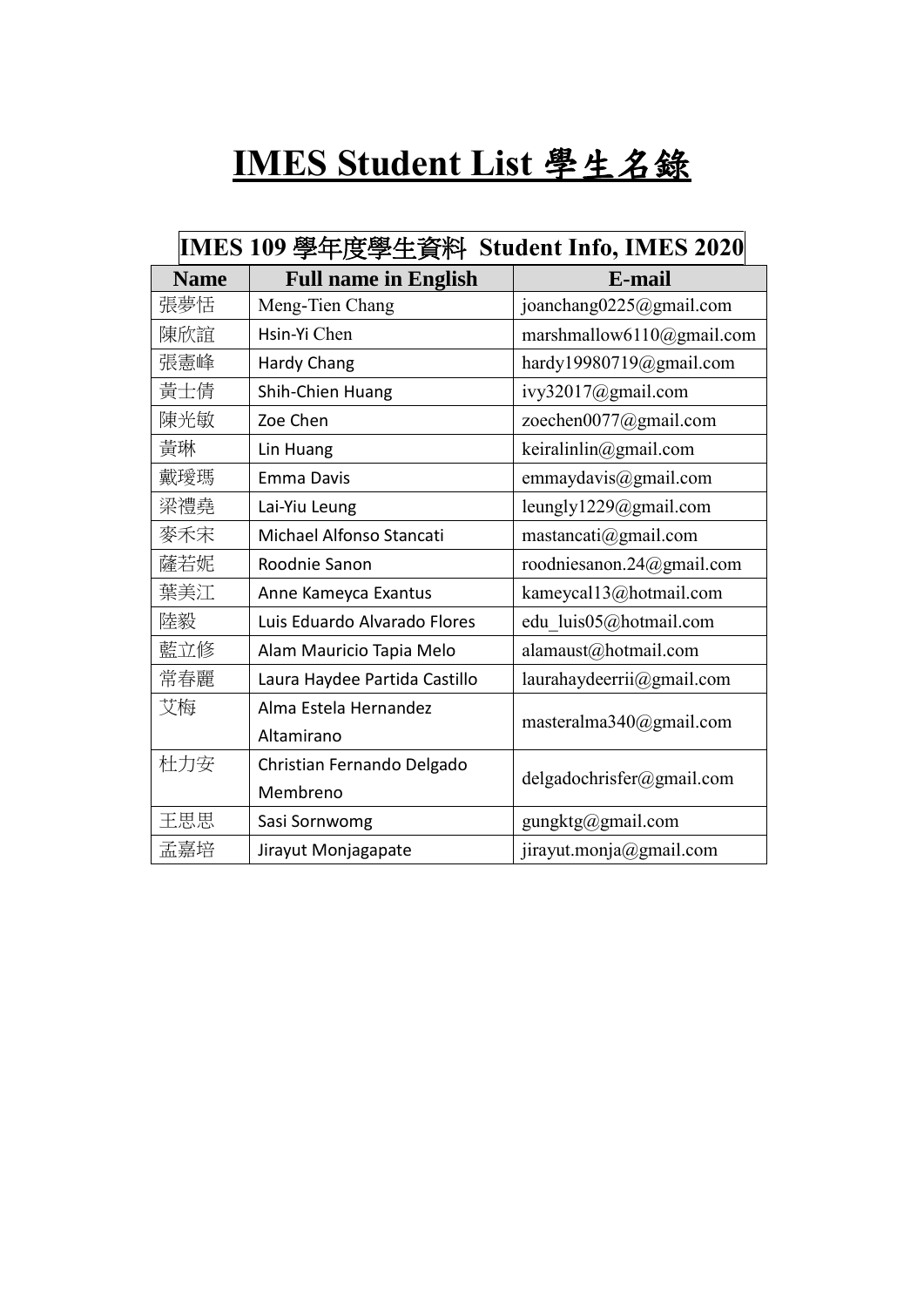## **Important Forms**

1.

### 國立政治大學社會科學學院「應用經濟與社會發展英語碩士學位學程」 跨系所修課申請書

### **International Master's program of Applied Economics and Social Development Application for Cross-Department/Cross-Program Courses**

| Name                            |  |
|---------------------------------|--|
| 申請學生姓名                          |  |
| Student No.                     |  |
| 學號                              |  |
| <b>Application Date</b>         |  |
| 申請日期                            |  |
| Title of the Course             |  |
| 擬申請修習科目名稱                       |  |
| Department/Program offering the |  |
| <b>Requested Course</b>         |  |
| 擬申請修習科目開設系所                     |  |
|                                 |  |
|                                 |  |
| Reason for Your Application     |  |
| 申請理由(請詳述)                       |  |
| Subject Language (practical)    |  |
| 授課語言 (實際上)                      |  |
| Student's Signature             |  |
| 申請學生簽名(請親簽)                     |  |
| Secretary of IMES               |  |
| 學程承辦人                           |  |
| Director of IMES                |  |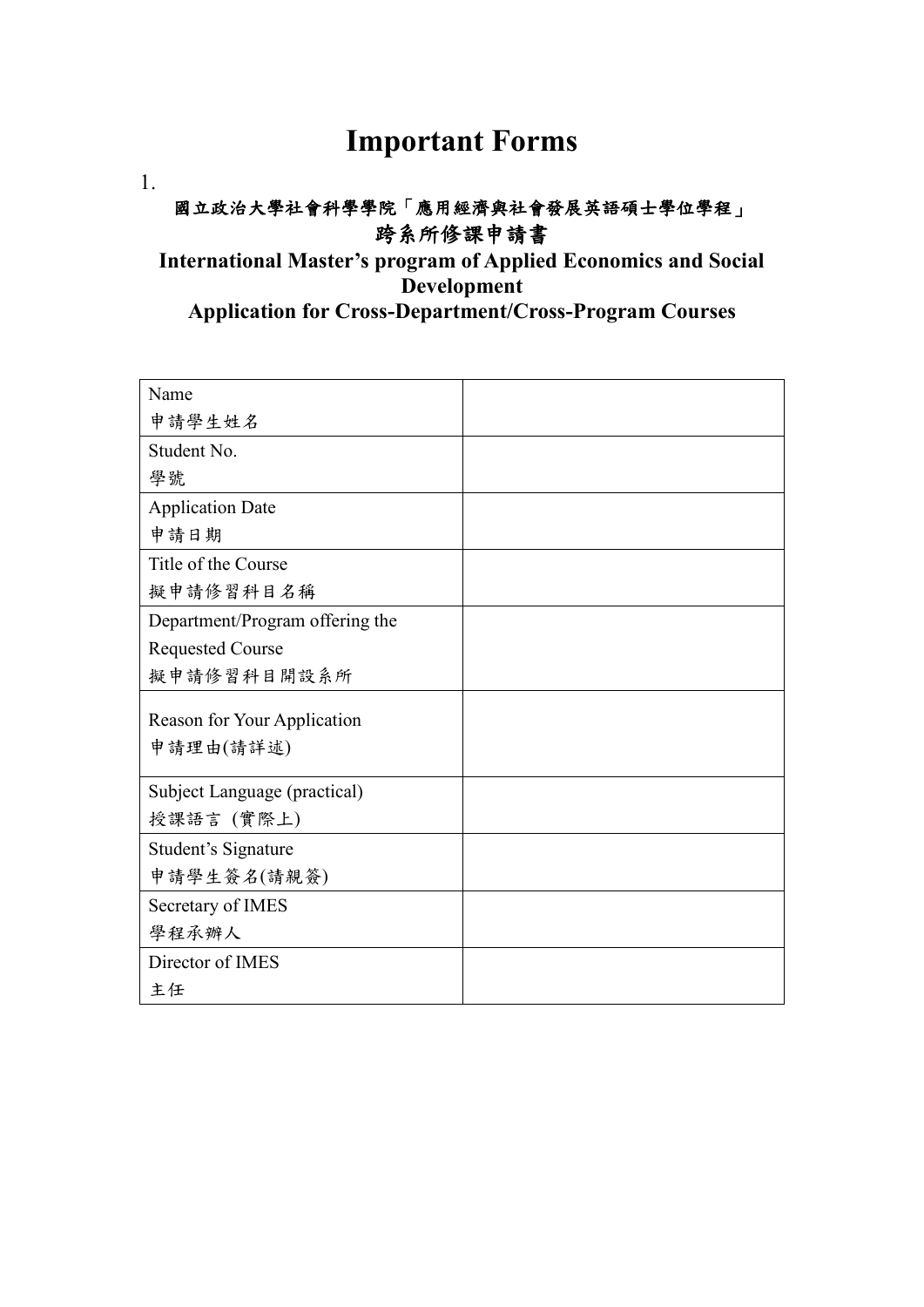### 國立政治大學應用經濟與社會發展英語碩士學位學程

### 碩士生論文指導教授確認書

**National Chengchi University College of Social Sciences IMES Supervisor confirmation Form** 

Student \_\_\_\_\_\_\_\_\_\_\_\_\_\_\_\_\_\_(Student ID \_\_\_\_\_\_\_\_\_\_\_\_)

is supervised by Professor from

Year
Semester.

Supervisor: <u>(Signature)</u>

Approved by IMES Director: (Signature)

Date: \_\_\_\_\_\_\_\_\_\_\_\_\_\_\_\_\_\_\_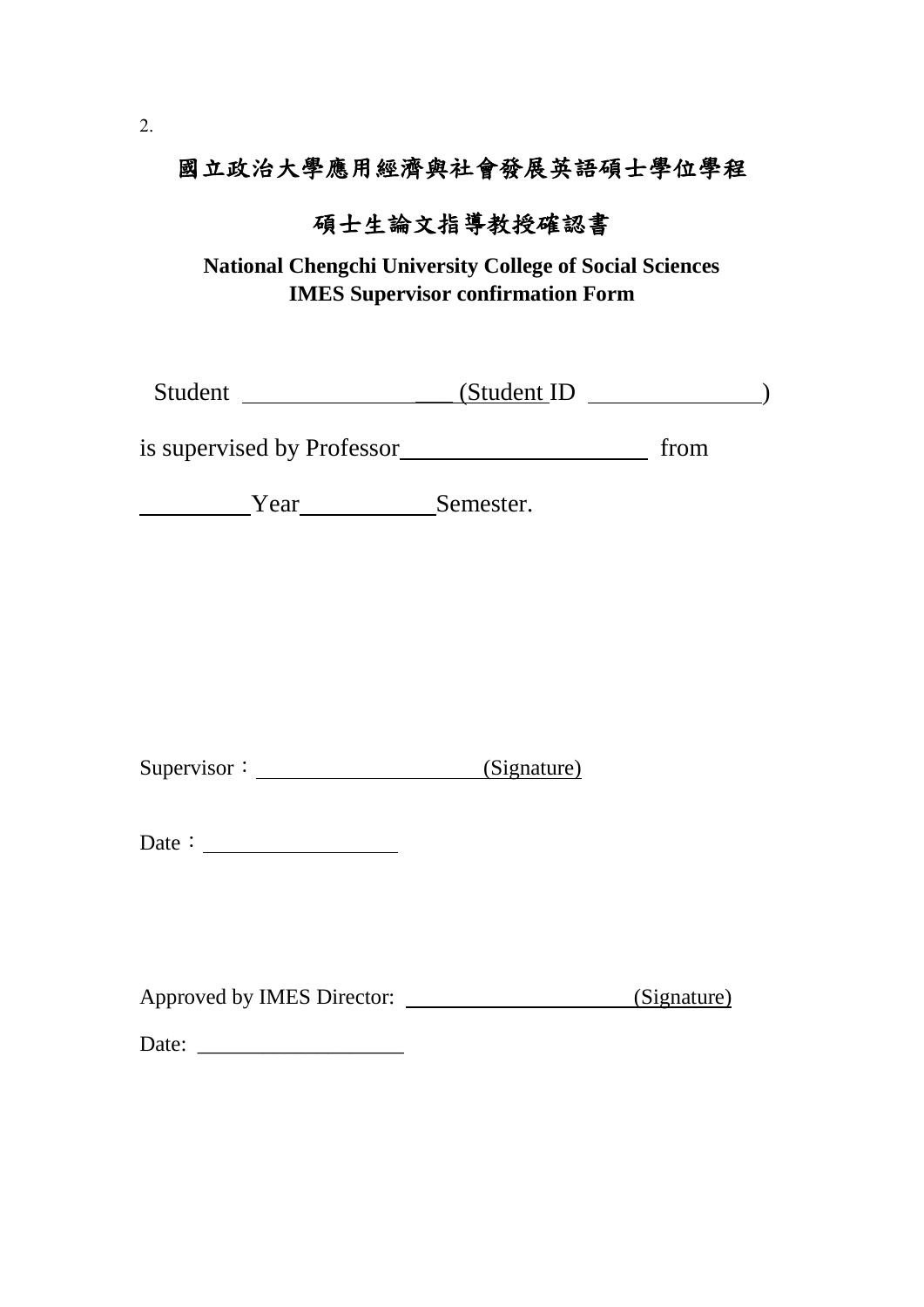### 國立政治大學社會科學學院應用經濟與社會發展英語碩士學位學程 研究生論文計畫書口試委員推薦名單

**NCCU College of Social Sciences** 

**International Master's Program of Applied Economics and Social Development (IMES)**

#### **Recommended List of Committee Members for Thesis Proposal Examination**

| 姓名   | 現任職務                    | 專長領域           | 圈選排序     | 備註      |
|------|-------------------------|----------------|----------|---------|
| Name | <b>Current Position</b> | Specialization | Order of | Remarks |
|      |                         |                | choices  |         |
|      |                         |                |          |         |
|      |                         |                |          |         |
|      |                         |                |          |         |
|      |                         |                |          |         |
|      |                         |                |          |         |
|      |                         |                |          |         |
|      |                         |                |          |         |
|      |                         |                |          |         |

指導教授 **(Advisor's signature):** 

主任 **(Director's signature):**

院長 **(Dean's signature):** 

姓名 **(Name)**:學號 **(Student number) :**  日期 **(Application Date) :** 

**(Year/Month/Date)** 

註:**1.** 需有三位口試委員,其中一位必須是社科院(專兼任)教師,且 至少三分之一的委員必須是校外委員。

#### **2.** 論文口試必須在政治大學舉行。

**Notes:**

- **1. Three committee members are required for the proposal examination. One of those members must be a full or part time faculty in the College of Social Sciences, and at least one-third of the committee must be from outside of NCCU.**
- **2. The proposal examination can only be held at NCCU.**